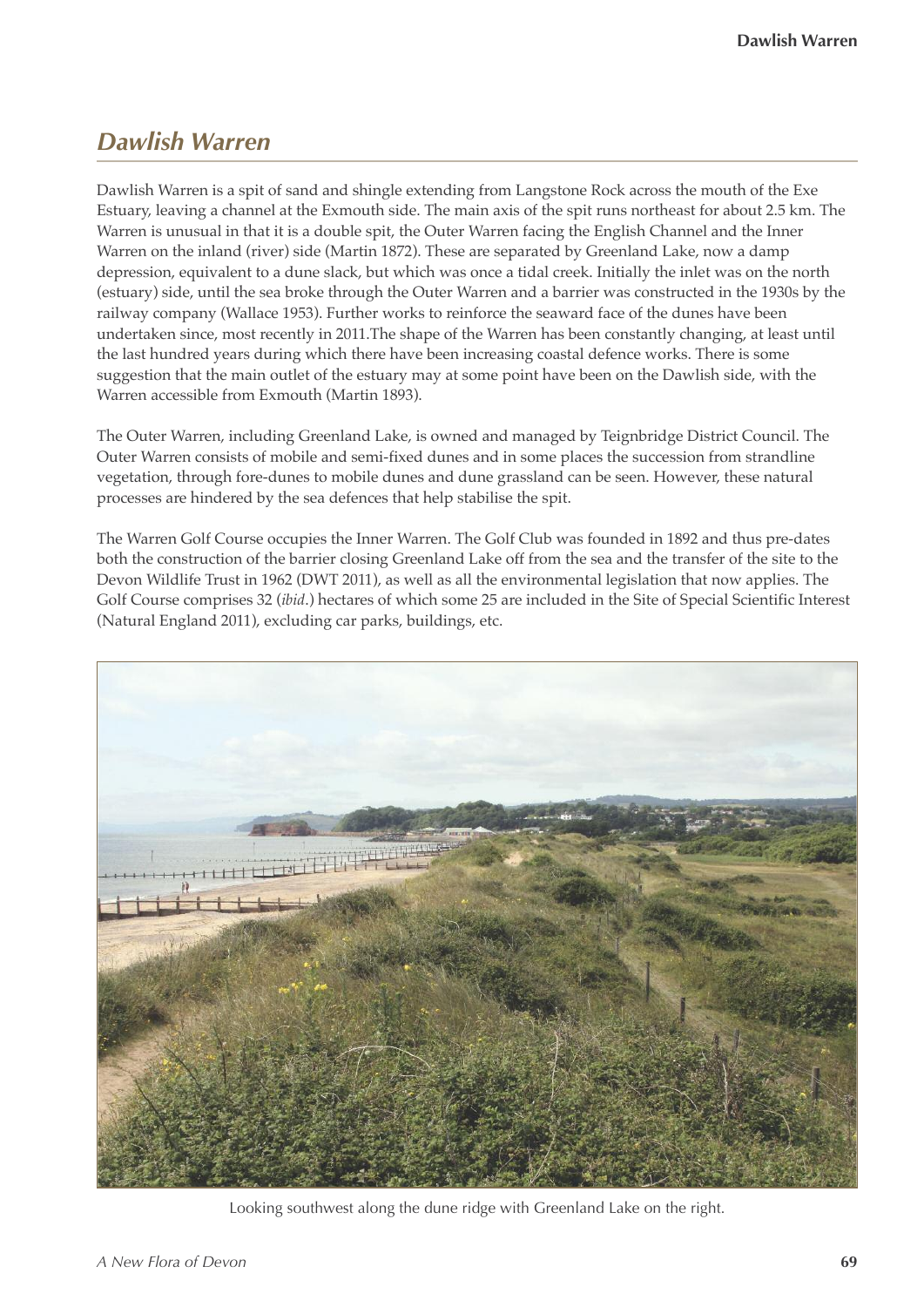## **Areas of outstanding botanical interest**

There has been some debate as to which part of the Warren formed first: whether the Outer Warren or the Inner Warren is older (Kidson 1963, Mottershead 1986). Floristically, the Inner Warren appears older as it represents a later successional stage than the Outer Warren, so at least the surface layers are older. At the northeastern end the Outer Warren appears to be moving over the Inner Warren. The current Geological Conservation Review (May & Hansom 2003) does not rule out the idea that the Inner Warren is older.

The Warren encloses an area of about 80 ha of saltmarsh and mudflats in the estuary north of the Inner Warren. This area, stretching northwards to Starcross is also owned by Devon Wildlife Trust (Natural England 2011, DWT 2011). The Outer Warren, Greenland Lake and the saltmarsh are designated as a National Nature Reserve (162 ha) and together with the Inner Warren comprise the Dawlish Warren SSSI (207 ha). Dawlish Warren is also designated as a Special Area of Conservation (SAC) under the EC Habitats Directive. All of these areas form part of the much larger (2,190 ha) Exe Estuary SSSI which is also a Special Protection Area and a Ramsar site.

Typical strandline vegetation occurs at the distal end of the spit, where there is still active accretion of sand. Sea Rocket *Cakile maritima* and Oraches *Atriplex* spp. are the most frequent plants, Saltwort *Salsola kali* also occurs occasionally. Further to the south west, the sea reaches the face of the main dunes, which is reinforced with stone gabions, preventing even ephemeral plants from growing.

Sea Sandwort *Honckenya peploides* is also common at the top of the beach and, to a greater or lesser extent, throughout the dune system. As a perennial, it is capable of causing more permanent build-up of sand than the species mentioned above and so can be considered as contributing to the development of the foredunes, where the most important plant is Sand Couch *Elytrigia juncea*. Lyme Grass *Leymus arenaria* has been recorded at Dawlish Warren in the past, but has not been seen recently, although it does occur in small quantity at Exmouth on the other side of the mouth of the river.

The mobile dunes are characterised by Marram *Ammophila arenaria*, which helps create the dunes by trapping blown sand. On the Outer Warren, Marram has been planted in order to help stabilise the dunes and prevent erosion. Other typical plants of moving sand are Sea Bindweed *Calystegia soldanella*, Sea Holly *Eryngium maritimum* and Portland Spurge *Euphorbia portlandica*. Tree Lupin *Lupinus arboreus*, native to California, was also planted to stabilise the dunes. This species is frequent on the Inner Warren and locally abundant on parts of the Outer Warren, despite the fact that measures have been taken to reduce its population in order to meet targets set by Natural England (Natural England 2011).

The major part of the Outer Warren consists of semi-fixed dunes in which the dune-forming Marram has become less vigorous and is replaced by other grasses, principally Fescues *Festuca* spp., and Sand Sedge *Carex arenaria*. As the sand becomes more stable the diversity of broad-leaved species increases. Characteristic plants are Rest-harrow *Ononis repens*, Lady's Bedstraw *Galium verum*, Wild Thyme *Thymus polytrichus*, and Hare'sfoot Clover *Trifolium arvense*. The non-native Evening Primroses *Oenothera* spp. are particularly striking. Amongst rarer species, Hound's-tongue *Cynoglossum officinarum* is notable.

Throughout the area the tendency for succession to scrub is evident. As well as the Tree Lupin, Tamarisk *Tamarix gallica* presumably also results from having been planted originally, and native scrub species include Bramble *Rubus fruticosus* agg., Traveller's-joy *Clematis vitalba* and Wild Madder *Rubia peregrina*. Potentially larger woody plants such as Sycamore *Acer pseudoplatanus* and Turkey Oak *Quercus cerris* are also present.

Since it was cut off from the sea, Greenland Lake has lost its salinity and now supports a dune slack community. Sedges *Carex* and Rushes *Juncus* spp. are abundant, with other typical marsh plants such as Marsh Pennywort *Hydrocotyle vulgaris* and Southern Marsh-orchid *Dactylorhiza praetermissa*. Adder's-tongue *Ophioglossum vulgatum* and the much rarer Small Adder's-tongue *Ophioglossum azoricum* also occur. Species that are rarer in Devon include Marsh Helleborine *Epipactis palustris* and Yellow Bartsia *Parentucellia viscosa*, both of which are locally abundant here. Non-native Michaelmas-daisy *Aster* spp., Garden Asparagus *Asparagus officinalis* and American Blue-eyed-grass *Sisyrinchium montanum* are frequent. Although Sea Rush *Juncus maritimus* is still plentiful, most of the salt-marsh plants listed by Wallace (1953) have gone.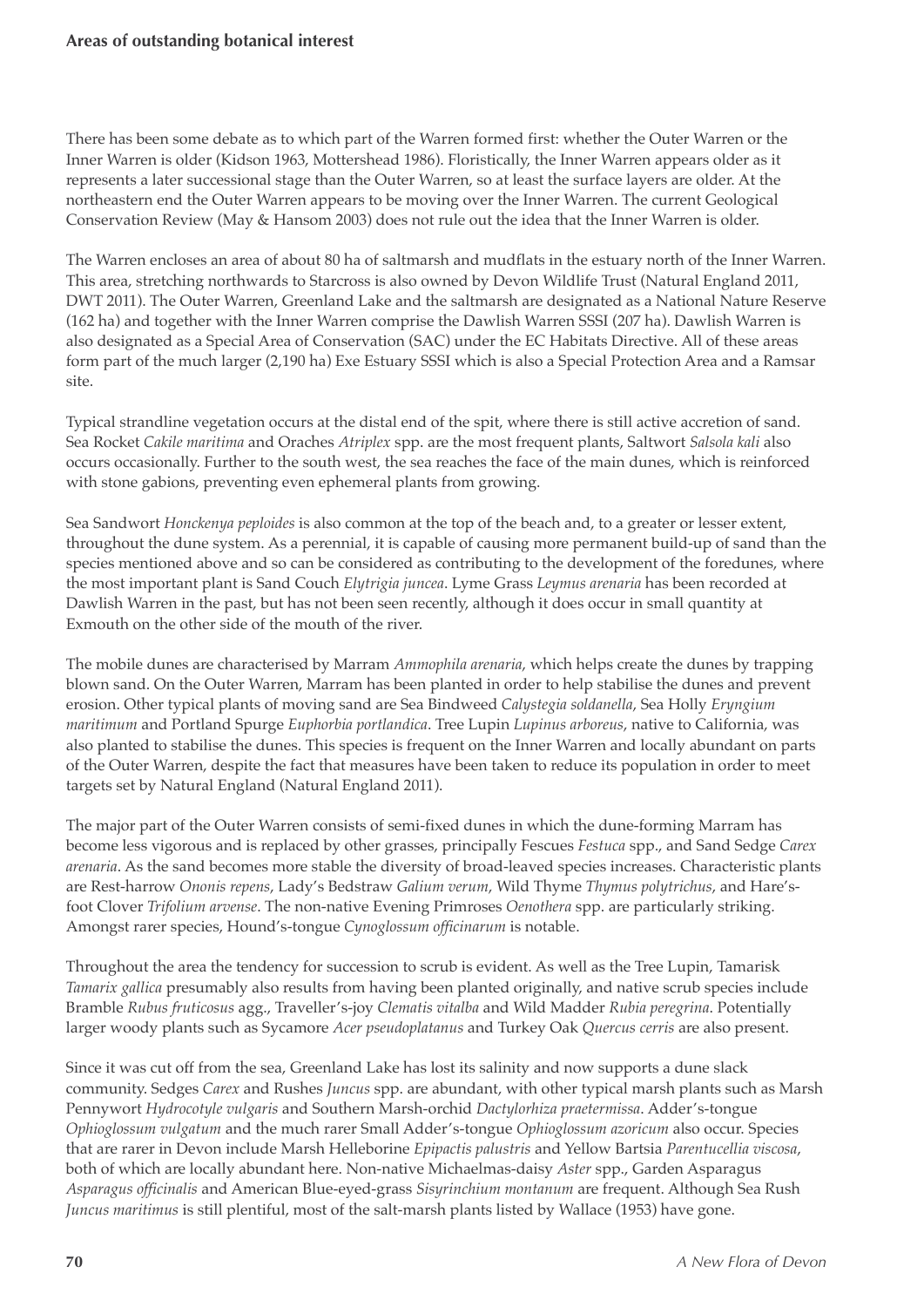

The northeast end of the golf course with the bird observation hide by the Exe Estuary.

A large proportion of the area of the golf course consists of short acid grassland. It is this grassland that forms the major part of the fairways. Typical plants in this short turf are Stork's-bill *Erodium* spp., Sea Mouse-ear *Cerastium diffusum*, Buck's-horn Plantain *Plantago coronopus*, Sheep's Sorrel *Rumex acetosella* and Common Bird's-foot *Ornithopus perpusillus*. A number of small clovers are present, including Bird's-foot Clover *Trifolium ornithopodioides*, Subterranean Clover *T. subterraneum* and Suffocated Clover *T. suffocatum*. Notable rarer species are Clustered Clover *T. glomeratum* and Smooth Cat's-ear *Hypochaeris glabra*. The more stabilised parts of the Outer Warren support a similar vegetation.

This grassland is particularly notable for the presence of Sand Crocus *Romulea columnae*, for which Dawlish Warren is the classic site on the British mainland, having first been reported in 1834. Until the species was rediscovered at a site in Cornwall in 2002 after a gap of 121 years, this was the only known extant site. Details of the populations at Dawlish Warren and their monitoring can be found in the species account. Sand Crocus occurs in short acid grassland on a sandy soil, in addition to the above, associated species include Shepherd's Cress *Teesdalia nudicaulis* and Upright Chickweed *Moenchia erecta*. Indeed, it was the presence of this last species that prompted the search that led to the re-discovery of Sand Crocus in Cornwall (Bennallick 2002).

Throughout most of the Golf Course, bands of heath occupy the higher parts of the slightly undulating terrain. The strips of heath alternate with the lower-lying grassland, and run northeast, parallel to the main axis of the Warren, suggesting that they were originally the dune ridges from which the minerals have been leached, giving rise to an acid soil supporting a heathland community. This is probably the only site in Devon where there is significant development of dune heath. Characteristic species are Heather *Calluna vulgaris*, Bell Heather *Erica cinerea*, accompanied by Fescues *Festuca* spp., Bent-grasses *Agrostis* spp., Heath Bedstraw *Galium saxatile* as well as many of the species mentioned above for the acid grassland.

It seems likely that the difference between the grassland and the alternating bands of heath is natural rather than resulting from management, and that the design of the course has been influenced by the natural aspect of the ground rather than *vice versa*.